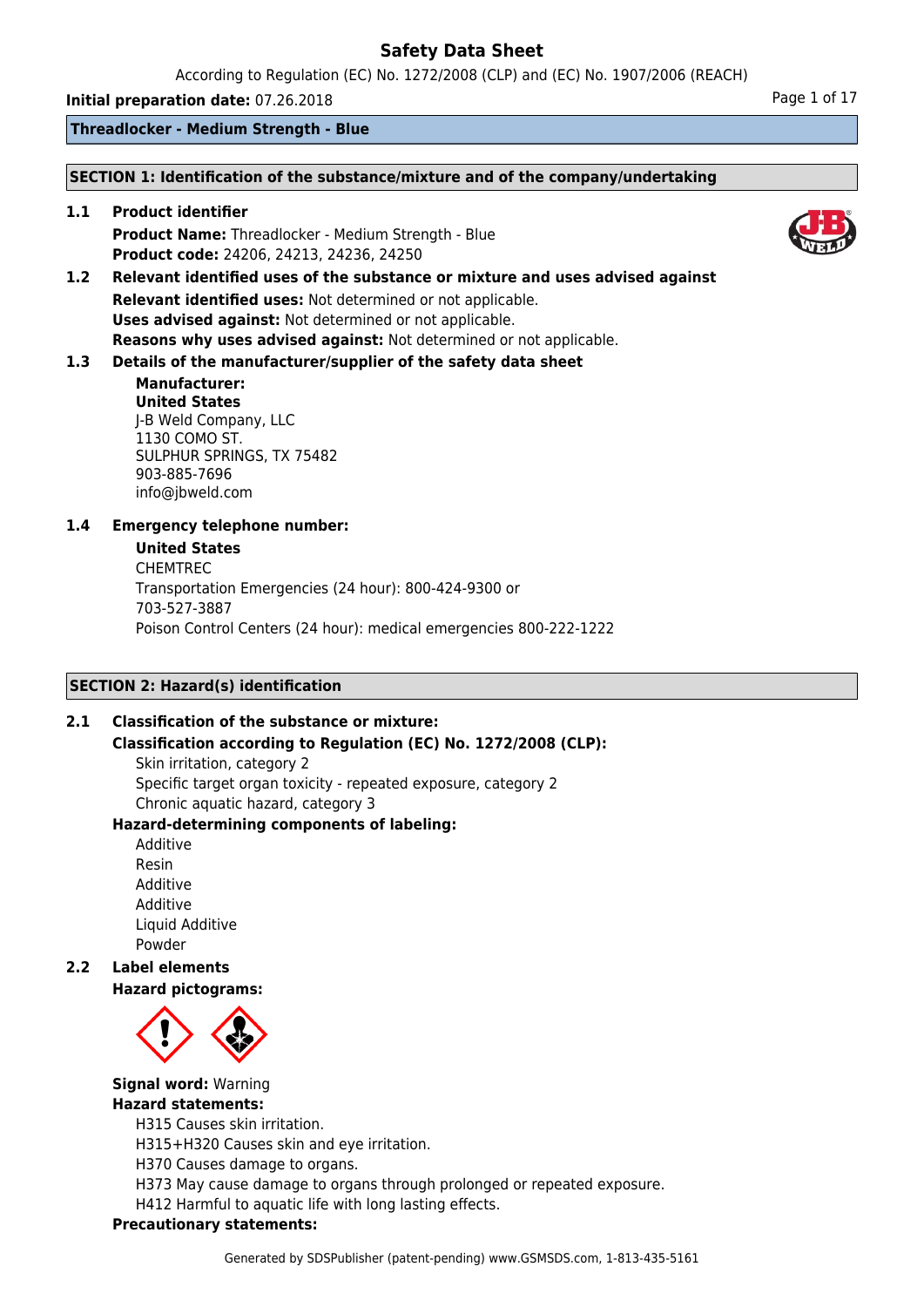According to Regulation (EC) No. 1272/2008 (CLP) and (EC) No. 1907/2006 (REACH)

## **Initial preparation date:** 07.26.2018 **Page 2 of 17** Page 2 of 17

## **Threadlocker - Medium Strength - Blue**

P264 Wash skin and eyes thoroughly after handling.

- P280 Wear protective gloves/protective clothing/eye protection/face protection.
- P260 Do not breathe dust/fume/gas/mist/vapors/spray.
- P273 Avoid release to the environment.
- P321 Specific treatment (see supplemental first aid instructions on this label).
- P362 Take off contaminated clothing and wash before reuse
- P302+P352 IF ON SKIN: Wash with plenty of soap and water.
- P332+P313 If skin irritation occurs: Get medical advice/attention
- P362+P364 Take off contaminated clothing and wash it before reuse.
- P307+P311 If exposed: Call a POISON CENTER or doctor/physician.
- P314 Get medical advice/attention if you feel unwell
- P501 Dispose of contents/container in accordance with local regulations.

## **2.3 Other hazards:** None known

## **SECTION 3: Composition/information on ingredients**

**3.1 Substance:** Not applicable.

## **3.2 Mixture:**

| <b>Identification</b>                                   | <b>Name</b>     | <b>Classification according to</b><br><b>Regulation (EC) No. 1272/2008</b><br>(CLP)   | Weight % |
|---------------------------------------------------------|-----------------|---------------------------------------------------------------------------------------|----------|
| CAS number:<br>$81-07-2$<br>EC number:<br>201-321-0     | Additive        | Not classified                                                                        | < 5      |
| CAS number:<br>13463-67-7<br>EC number:<br>236-675-5    | Powder          | Not classified                                                                        | <1       |
| CAS number:<br>$57 - 55 - 6$<br>EC number:<br>200-338-0 | Liquid Additive | Not classified                                                                        | < 5      |
| CAS number:<br>25852-47-5                               | Resin           | Not classified                                                                        | <80      |
| CAS number:<br>9004-96-0<br>EC number:<br>500-015-7     | Liquid          | Not classified                                                                        | $30$     |
| CAS number:<br>$80 - 15 - 9$<br>EC number:<br>201-254-7 | Additive        | Not classified                                                                        | < 5      |
| CAS number:<br>$98 - 82 - 8$<br>EC number:<br>202-704-5 | Additive        | Asp. Tox. 1; H304<br>Stot SE 3; H335<br>Flam. Liq. 3; H226<br>Aquatic Chronic 2; H411 | <1       |
| CAS number:<br>$80 - 62 - 6$<br>EC number:<br>201-297-1 | Resin           | Skin Sens. 1; H317<br>Skin Irrit. 2 ; H315<br>Stot SE 3; H335<br>Flam. Liq. 2; H225   | <1       |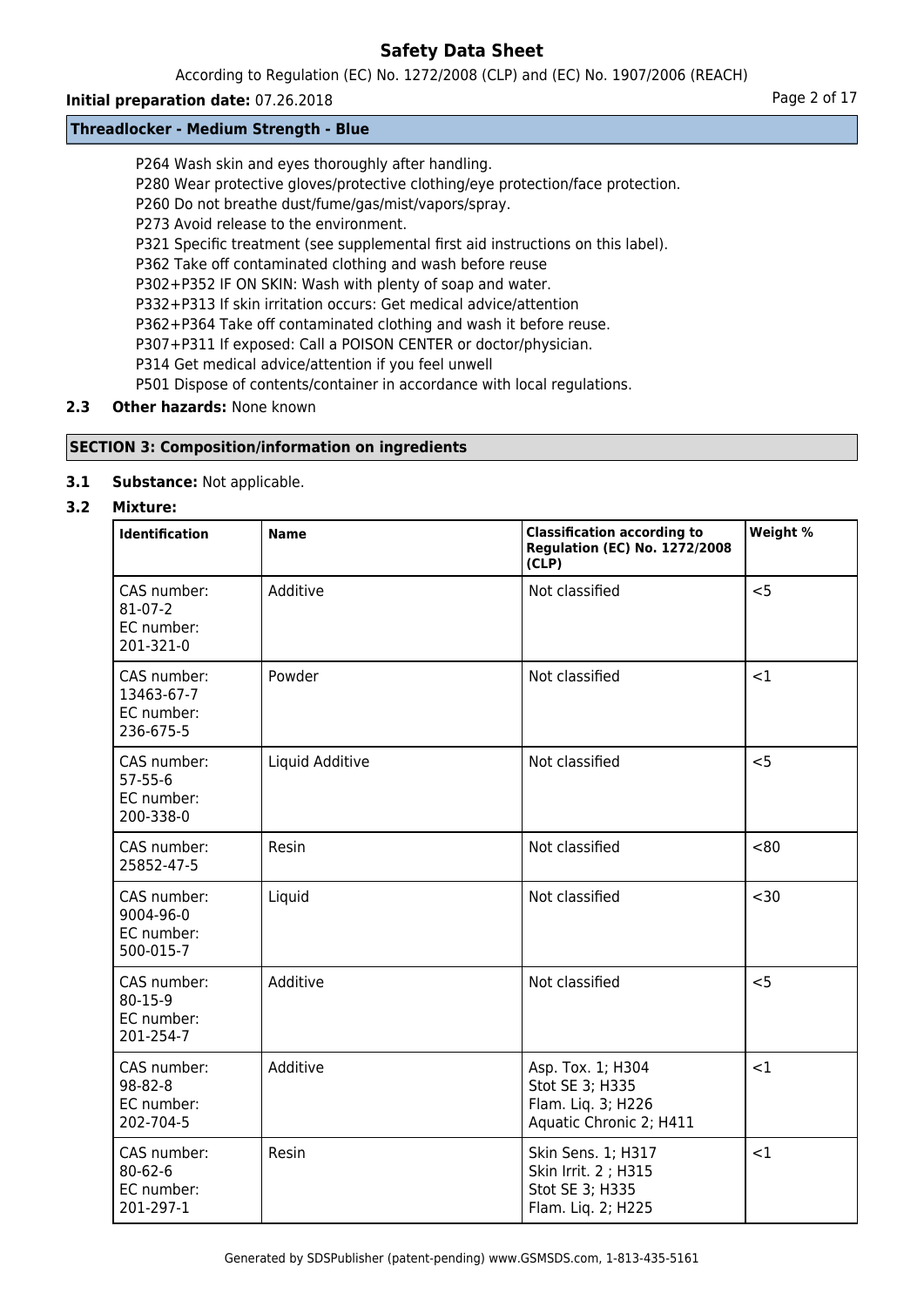## According to Regulation (EC) No. 1272/2008 (CLP) and (EC) No. 1907/2006 (REACH)

#### **Initial preparation date:** 07.26.2018 **Page 3 of 17 Page 3 of 17**

## **Threadlocker - Medium Strength - Blue**

| CAS number:<br>609-72-3<br>EC number:<br>210-199-8  | Additive        | Not classified                                                                                          | $<$ 1  |
|-----------------------------------------------------|-----------------|---------------------------------------------------------------------------------------------------------|--------|
| CAS number:<br>613-48-9<br>EC number:<br>210-345-0  | Additive        | Not classified                                                                                          | ${<}1$ |
| CAS number:<br>$67-56-1$<br>EC number:<br>200-659-6 | Liquid Additive | Flam. Liq. 2; H225<br>Stot SE 1; H370<br>Acute Tox. 3; H331<br>Acute Tox. 3; H311<br>Acute Tox. 3; H301 | ${<}1$ |
| CAS number:<br>112945-52-5                          | Powder          | Skin Irrit. 2 ; H315<br>Eye Irrit. 2; H319<br>Stot SE 3; H335                                           | $<$ 5  |

## **Additional information:** None **Full Text of H and EUH statements:** See section 16

#### **SECTION 4: First aid measures**

## **4.1 Description of first aid measures**

#### **General notes:**

Not determined or not available.

## **Following inhalation:**

Loosen clothing as necessary and position individual in a comfortable position Maintain an unobstructed airway

Get medical advice/attention if you feel unwell

#### **Following skin contact:**

Rinse affected area with soap and water If symptoms develop or persist, seek medical attention Take off all contaminated clothing Gently blot or brush away excess product Wash with plenty of lukewarm, gently flowing water Get medical advice if skin irritation occurs or you feel unwell

## **Following eye contact:**

Rinse/flush exposed eye(s) gently using water for 15-20 minutes If symptoms develop or persist, seek medical attention

#### **Following ingestion:**

Rinse mouth thoroughly Seek medical attention if irritation, discomfort, or vomiting persists

## **4.2 Most important symptoms and effects, both acute and delayed**

## **Acute symptoms and effects:**

Not determined or not available.

## **Delayed symptoms and effects:**

Not determined or not available.

## **4.3 Indication of any immediate medical attention and special treatment needed Specific treatment:**

Not determined or not available.

#### **Notes for the doctor:**

Not determined or not available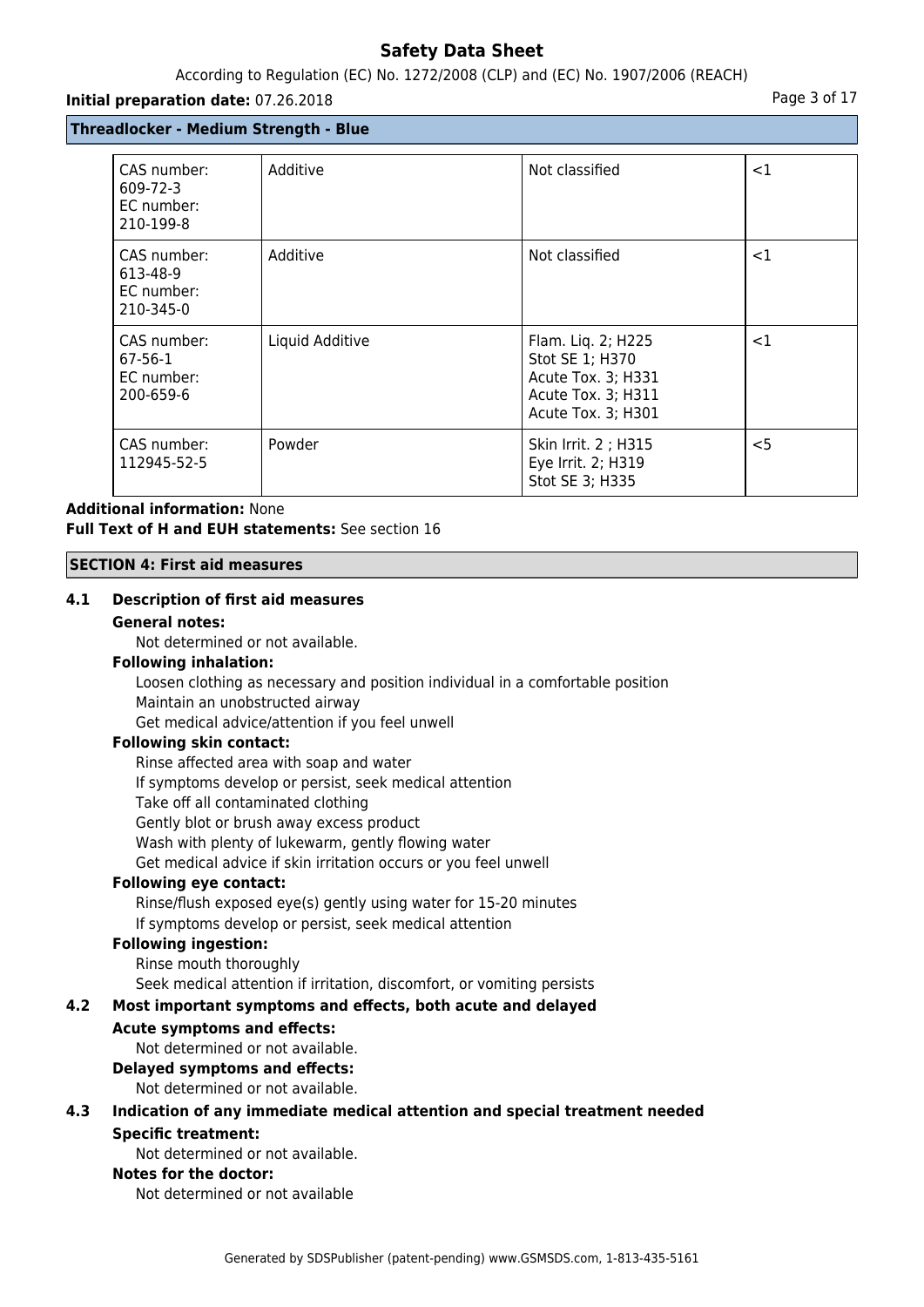According to Regulation (EC) No. 1272/2008 (CLP) and (EC) No. 1907/2006 (REACH)

**Initial preparation date:** 07.26.2018 **Page 1 of 17 Page 4 of 17 Page 4 of 17** 

## **Threadlocker - Medium Strength - Blue**

### **SECTION 5: Firefighting measures**

### **5.1 Extinguishing media**

### **Suitable extinguishing media:**

Use appropriate fire suppression agents for adjacent combustible materials or sources of ignition.

#### **Unsuitable extinguishing media:**

Not determined or not applicable.

## **5.2 Special hazards arising from the substance or mixture:**

Thermal decomposition can lead to release of irritating gases and vapors.

#### **5.3 Advice for firefighters**

#### **Personal protection equipment:**

Use typical firefighting equipment, self-contained breathing apparatus, special tightly sealed suit.

#### **Special precautions:**

Not determined or not applicable.

## **SECTION 6: Accidental release measures**

## **6.1 Personal precautions, protective equipment and emergency procedures:**

Ensure adequate ventilation.

Ensure air handling systems are operational.

Wear protective eye wear, gloves and clothing.

## **6.2 Environmental precautions:**

Should not be released into the environment. Prevent from reaching drains, sewer or waterway.

## **6.3 Methods and material for containment and cleaning up:**

Wear protective eye wear, gloves and clothing. Absorb with non-combustible liquid-binding material (sand, diatomaceus earth (clay), acid binders, universal binders). Dispose of contents / container in accordance with local regulations.

## **6.4 Reference to other sections:**

Not determined or not applicable.

## **SECTION 7: Handling and storage**

## **7.1 Precautions for safe handling:**

Use only with adequate ventilation. Avoid breathing mist or vapor. Do not eat, drink, smoke or use personal products when handling chemical substances.

## **7.2 Conditions for safe storage, including any incompatibilities:**

Keep container tightly sealed. Protect from freezing and physical damage. Store in a cool, well-ventilated area.

## **7.3 Specific end use(s):**

Not determined or not applicable.

## **SECTION 8: Exposure controls/personal protection**





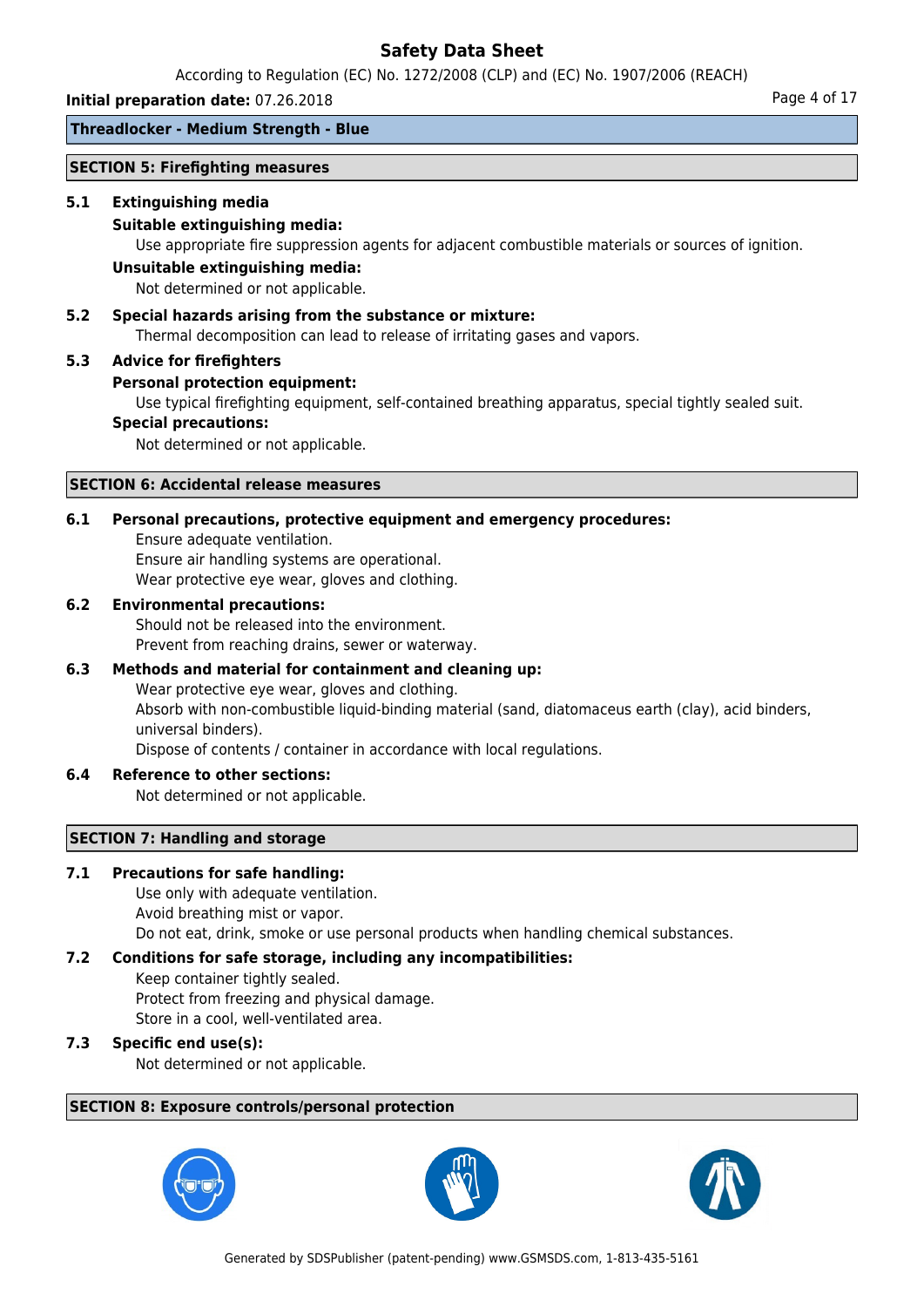According to Regulation (EC) No. 1272/2008 (CLP) and (EC) No. 1907/2006 (REACH)

**Initial preparation date:** 07.26.2018 **Page 1 and 2018** Page 5 of 17

## **Threadlocker - Medium Strength - Blue**

## **8.1 Control parameters**

Only those substances with limit values have been included below.

#### **Occupational Exposure limit values:**

| <b>Country (Legal Basis)</b> | <b>Substance</b> | Identifier    | <b>Permissible concentration</b>                                                                                 |
|------------------------------|------------------|---------------|------------------------------------------------------------------------------------------------------------------|
| Latvia                       | Additive         | 80-15-9       | 8-Hour TWA: 1 mg/m <sup>3</sup>                                                                                  |
|                              | Liquid Additive  | $57 - 55 - 6$ | 8-hour TWA: 7 mg/m <sup>3</sup>                                                                                  |
|                              | Powder           |               | 112945-52-5   8-hour TWA: 1 mg/m <sup>3</sup>                                                                    |
|                              | Powder           | 13463-67-7    | OEL: TWA 10.0 mg/m <sup>3</sup> 8-hr                                                                             |
|                              | Additive         | 98-82-8       | 8-hour TWA: 100 mg/m3 / 20<br>ppm                                                                                |
|                              | Additive         | 98-82-8       | 15-minute STEL: 250 mg/m3 / 50<br>ppm                                                                            |
|                              | Liquid Additive  | $67 - 56 - 1$ | 8-hour TWA: 260 mg/m <sup>3</sup> (200<br>ppm)                                                                   |
| Lithuania                    | Additive         | 80-15-9       | 8-Hour TWA: 1 mg/m <sup>3</sup>                                                                                  |
|                              | Liquid Additive  | $57 - 55 - 6$ | 8-hour TWA: 7 mg/m <sup>3</sup>                                                                                  |
|                              | Powder           | 13463-67-7    | OEL: TWA 5 mg/m <sup>3</sup> 8-hr                                                                                |
|                              | Additive         | 98-82-8       | 8-hour TWA: 120 mg/m3 / 25<br>ppm                                                                                |
|                              | Additive         | 98-82-8       | 15-minute STEL: 170 mg/m3 / 35<br>ppm                                                                            |
|                              | Liquid Additive  | $67 - 56 - 1$ | 8-hour TWA: 260 mg/m <sup>3</sup> (200<br>ppm)                                                                   |
| Croatia                      | Liquid Additive  | $57 - 55 - 6$ | Maximum (8 hr) allowable<br>concentration: 150 ppm (474<br>mg/m <sup>3</sup> ) [Total vapor and<br>particulates] |
|                              | Liquid Additive  | $57 - 55 - 6$ | Maximum (8 hr) allowable<br>concentration: 150 ppm (10<br>mg/m <sup>3</sup> ) [Particulates]                     |
|                              | Powder           |               | 112945-52-5   Maximum (8 hr) allowable<br>concentration: 6 mg/m <sup>3</sup> (total<br>dust)                     |
|                              | Additive         | 98-82-8       | Maximum (8 hr) allowable<br>concentration: 20 ppm / 100<br>mg/m3                                                 |
|                              | Powder           |               | 112945-52-5   Maximum (8 hr) allowable<br>concentration: 2.4 mg/m <sup>3</sup><br>(respirable dust)              |
|                              | Powder           | 13463-67-7    | OEL: TWA 10.0 mg/m <sup>3</sup> (Total<br>dust) 15-min                                                           |
|                              | Additive         | 98-82-8       | Short-term (15 min) allowable<br>concentration: 50 ppm / 250<br>mg/m3                                            |
|                              | Powder           | 13463-67-7    | OEL: TWA 4.0 mg/m <sup>3</sup> (Respirable<br>dust) 15-min                                                       |
|                              | Liquid Additive  | 67-56-1       | Maximum (8 hr) allowable<br>concentration: 200 ppm (260<br>$mg/m3$ )                                             |
| Australia                    | Resin            | 80-62-6       | 8 hr Time Weighted Avg (TWA):<br>208 mg/m3                                                                       |
| <b>Bulgaria</b>              | Powder           | 112945-52-5   | TWA: 0.07 mg/m <sup>3</sup> (respirable<br>fraction)                                                             |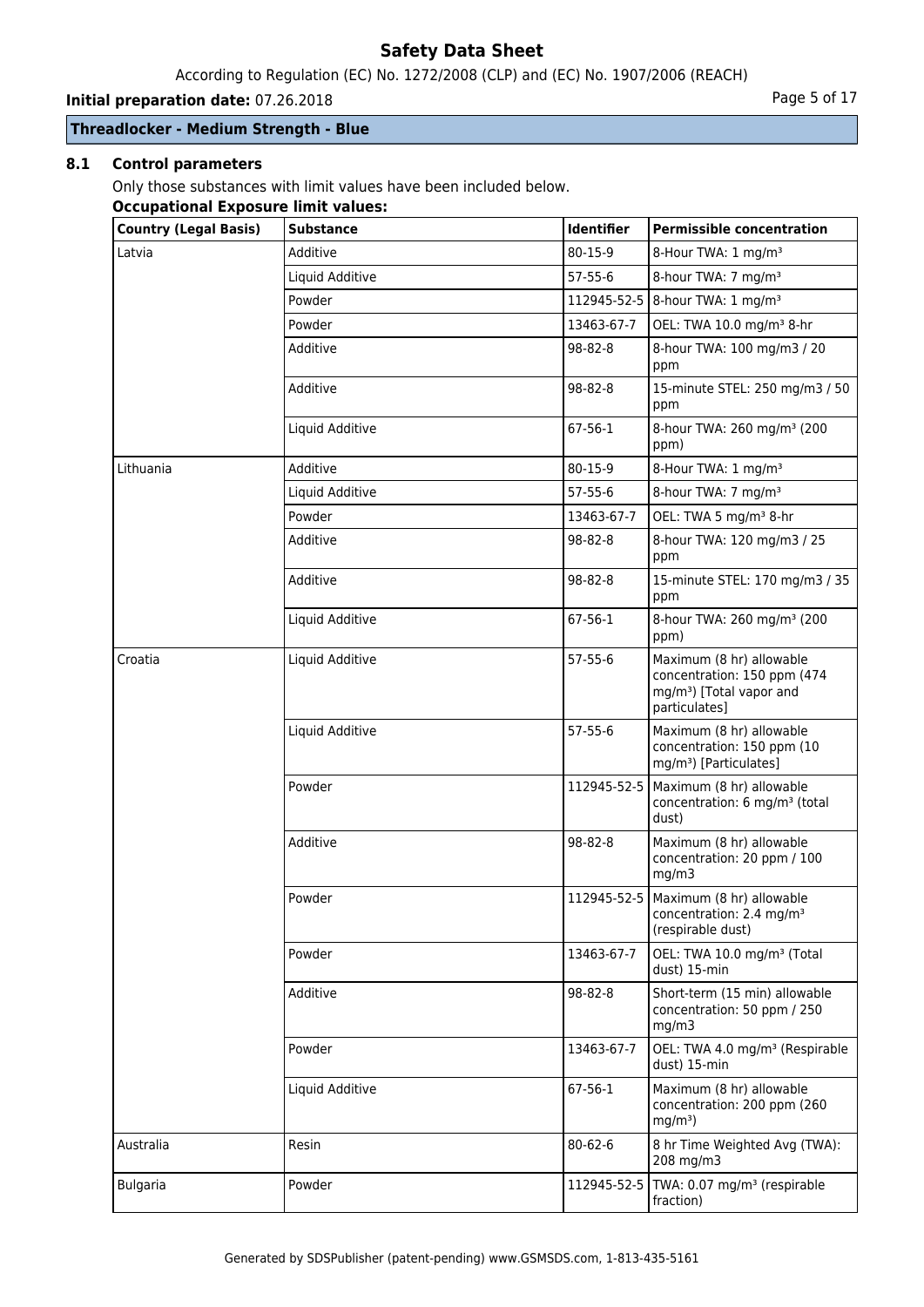## According to Regulation (EC) No. 1272/2008 (CLP) and (EC) No. 1907/2006 (REACH)

## **Initial preparation date:** 07.26.2018 **Page 6 of 17**

| <b>Country (Legal Basis)</b> | <b>Substance</b> | Identifier    | <b>Permissible concentration</b>                                                          |
|------------------------------|------------------|---------------|-------------------------------------------------------------------------------------------|
|                              | Powder           |               | 112945-52-5   TWA: 4.0 mg/m <sup>3</sup> (inhalable<br>fraction)                          |
|                              | Additive         | 98-82-8       | TWA: 100 mg/m3 / 20 ppm                                                                   |
|                              | Additive         | 98-82-8       | 15-minute STEL: 250 mg/m3 / 50<br>ppm                                                     |
|                              | Powder           | 13463-67-7    | OEL: TWA 10.0 mg/m <sup>3</sup><br>(Respirable dust)                                      |
|                              | Liquid Additive  | 67-56-1       | TWA: 260.0 mg/m <sup>3</sup> (200 ppm)                                                    |
| <b>Denmark</b>               | Resin            | $80 - 62 - 6$ | 8 hr Time Weighted Avg (TWA):<br>102 mg/m3                                                |
|                              | Powder           | 13463-67-7    | OEL: TWA 6.0 mg/m <sup>3</sup>                                                            |
|                              | Additive         | 98-82-8       | TWA: 20 ppm / 100 mg/m3.                                                                  |
| United Kingdom               | Resin            | 80-62-6       | 8 hr Time Weighted Avg (TWA):<br>208 mg/m3                                                |
|                              | Liquid Additive  | $57 - 55 - 6$ | TWA: 150 ppm (474 mg/m <sup>3</sup> )<br>[Total (vapor and particulates)]                 |
|                              | Liquid Additive  | $57 - 55 - 6$ | TWA: 10 mg/m <sup>3</sup> (Particulates)                                                  |
|                              | Powder           |               | 112945-52-5   TWA: 6 mg/m <sup>3</sup> (inhalable dust)                                   |
|                              | Powder           |               | 112945-52-5   TWA: 2.4 mg/m <sup>3</sup> (respirable dust)                                |
|                              | Powder           | 13463-67-7    | OEL: TWA 10.0 mg/m <sup>3</sup> (Total<br>dust)                                           |
|                              | Powder           | 13463-67-7    | OEL: TWA 4.0 mg/m <sup>3</sup> (Respirable<br>dust)                                       |
|                              | Liquid Additive  | 67-56-1       | TWA: 200 ppm (266 mg/m <sup>3</sup> )                                                     |
|                              | Liquid Additive  | 67-56-1       | STEL: 250 ppm (333 mg/m <sup>3</sup> )                                                    |
|                              | Additive         | 98-82-8       | TWA: 25 ppm / 125 mg/m3                                                                   |
|                              | Additive         | 98-82-8       | STEL: 50 ppm / 250 mg/m3                                                                  |
| Ireland                      | Liquid Additive  | $57-55-6$     | 8-hour OEL (TWA): 150 ppm (470<br>mg/m <sup>3</sup> ) [Total (vapor and<br>particulates)] |
|                              | Liquid Additive  | $57 - 55 - 6$ | 8-hour OEL (TWA): 10 mg/m <sup>3</sup><br>(Particulates)                                  |
|                              | Powder           |               | 112945-52-5   8-hour OEL (TWA): 6 mg/m <sup>3</sup><br>(inhalable dust)                   |
|                              | Powder           |               | 112945-52-5   8-hour OEL (TWA): 2.4 mg/m <sup>3</sup><br>(respirable dust)                |
|                              | Powder           | 13463-67-7    | OEL: TWA 10.0 mg/m <sup>3</sup> (Inhalable<br>dust) 8-hr                                  |
|                              | Powder           | 13463-67-7    | OEL: TWA 4.0 mg/m <sup>3</sup> (Respirable<br>dust) 8-hr                                  |
|                              | Liquid Additive  | 67-56-1       | 8-hour OEL (TWA): 200 ppm (260<br>$mg/m3$ )                                               |
|                              | Additive         | 98-82-8       | 8-hour OEL (TWA): 20 ppm / 100<br>mg/m3                                                   |
|                              | Additive         | 98-82-8       | 15-minute OEL (STEL): 50 ppm /<br>250 mg/m3                                               |
| Germany                      | Resin            | $80 - 62 - 6$ | 8 hr Time Weighted Avg (TWA):<br>210 mg/m3                                                |
|                              | Powder           |               | 112945-52-5 AGW limit value: 4 mg/m <sup>3</sup>                                          |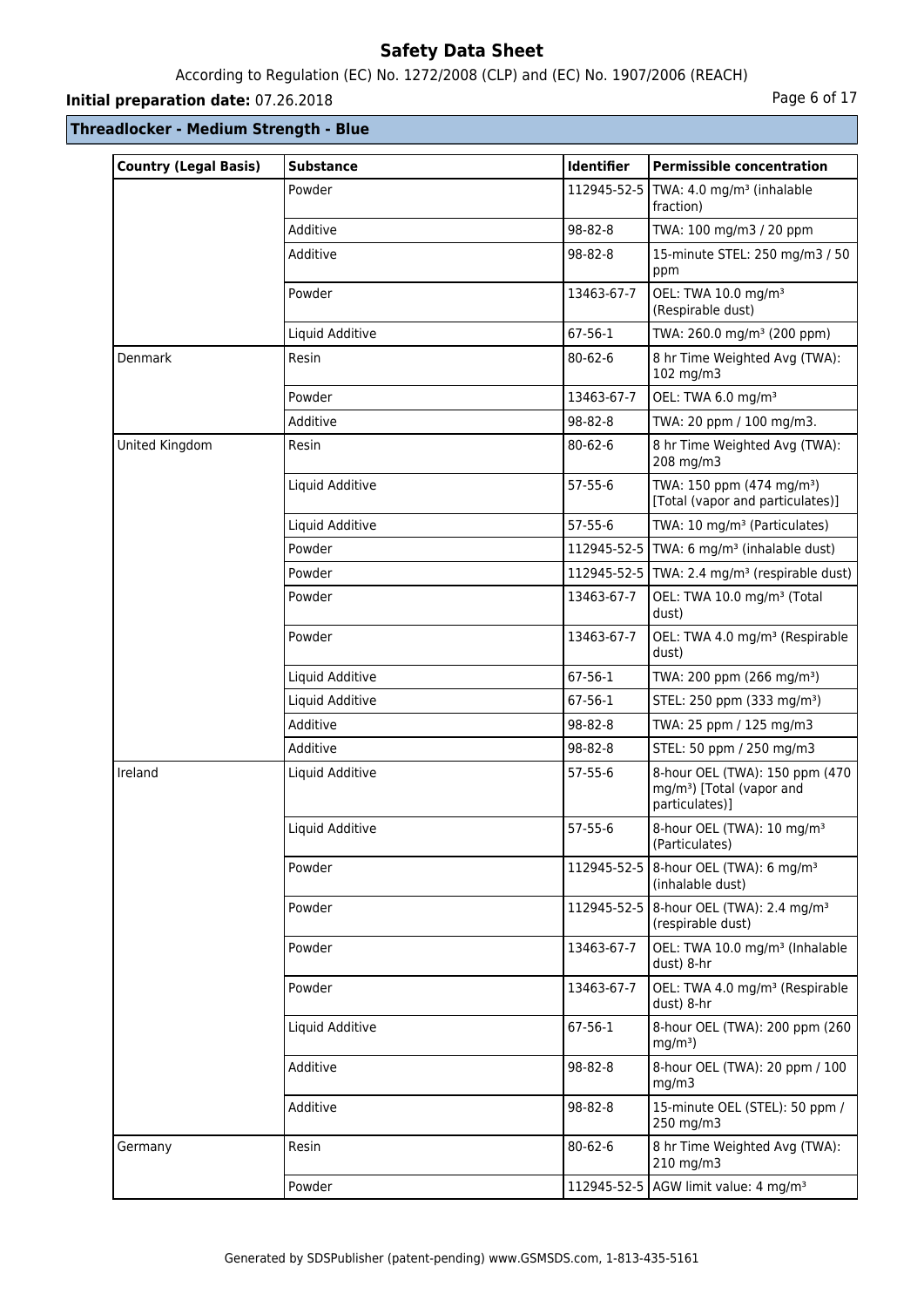## According to Regulation (EC) No. 1272/2008 (CLP) and (EC) No. 1907/2006 (REACH)

## **Initial preparation date:** 07.26.2018 **Page 7 of 17**

| <b>Country (Legal Basis)</b> | <b>Substance</b> | <b>Identifier</b> | <b>Permissible concentration</b>                                                                                                                  |
|------------------------------|------------------|-------------------|---------------------------------------------------------------------------------------------------------------------------------------------------|
|                              | Liquid Additive  | $67 - 56 - 1$     | AGW limit value: 200 ppm (270<br>$mg/m3$ )                                                                                                        |
|                              | Additive         | 98-82-8           | Limit value: 10 ml/m3 (ppm) / 50<br>mg/m3                                                                                                         |
| Cyprus                       | Powder           |                   | 112945-52-5   8-hour TWA: 5 mg/m <sup>3</sup> (particles<br>> 5 micrometers)                                                                      |
|                              | Powder           |                   | 112945-52-5   8-hour TWA: 2 mg/m <sup>3</sup> (particles<br>< 5 micrometers)                                                                      |
|                              | Additive         | 98-82-8           | 8-hour TWA: 245 mg/m3 / 50<br>ppm                                                                                                                 |
|                              | Powder           | 13463-67-7        | OEL: TWA 10.0 mg/m <sup>3</sup> 8-hr                                                                                                              |
| Czech Republic               | Powder           | 112945-52-5       | $8$ -hour TWA: 4.0 mg/m <sup>3</sup> (dust)                                                                                                       |
|                              | Additive         | 98-82-8           | 8-hour TWA: 100 mg/m3                                                                                                                             |
|                              | Additive         | 98-82-8           | The ceiling limit (NPK-P): 250<br>mg/m3                                                                                                           |
|                              | Liquid Additive  | 67-56-1           | 8-hour TWA: 250 mg/m <sup>3</sup>                                                                                                                 |
|                              | Liquid Additive  | 67-56-1           | Ceiling limit (NPK-P): 1000 mg/m <sup>3</sup>                                                                                                     |
| Estonia                      | Powder           |                   | 112945-52-5   8-hour TWA: 2 mg/m <sup>3</sup> (fine dust)                                                                                         |
|                              | Powder           | 13463-67-7        | OEL: TWA 5 mg/m <sup>3</sup> 8-hr                                                                                                                 |
|                              | Additive         | 98-82-8           | 8-hour TWA: 20 ppm / 100<br>mg/m3                                                                                                                 |
|                              | Additive         | 98-82-8           | STEL: 50 ppm / 250 mg/m3                                                                                                                          |
|                              | Liquid Additive  | 67-56-1           | 8-hour TWA: 200 ppm (250<br>$mg/m3$ )                                                                                                             |
|                              | Liquid Additive  | 67-56-1           | STEL: 250 ppm (350 mg/m <sup>3</sup> )                                                                                                            |
| Slovakia                     | Powder           |                   | 112945-52-5   8-hour TWA (NPEL): 4 mg/m <sup>3</sup><br>[Silica, amorphous (heat and wet<br>processes, unfired diatomaceous<br>earth, diatomite)] |
|                              | Powder           |                   | 112945-52-5   8-hour TWA (NPEL): 0.3 mg/m <sup>3</sup><br>[Silica, amorphous (fused silica,<br>fused silica, fumes, burnt<br>diatomaceous earth)] |
|                              | Powder           | 13463-67-7        | OEL: TWA (NPEL) 5 mg/m <sup>3</sup> 8-hr                                                                                                          |
|                              | Liquid Additive  | 67-56-1           | 8-hour TWA (NPEL): 200 ppm<br>$(260 \text{ mg/m}^3)$                                                                                              |
|                              | Additive         | 98-82-8           | 8-hour TWA (NPEL): 20 ppm /<br>100 mg/m3                                                                                                          |
|                              | Additive         | 98-82-8           | 15-minute STEL (NPEL): 50 ppm /<br>250 mg/m3                                                                                                      |
| Poland                       | Powder           | 13463-67-7        | OEL: TWA (NDS) 10.0 mg/m <sup>3</sup> 8-hr                                                                                                        |
|                              | Additive         | 98-82-8           | 8-hour TWA (NDS): 100 mg/m3                                                                                                                       |
|                              | Liquid Additive  | 67-56-1           | 8-hour TWA (NDS): 100 mg/m <sup>3</sup>                                                                                                           |
|                              | Additive         | 98-82-8           | 15-minute STEL (NDSCh): 250<br>mg/m3                                                                                                              |
|                              | Liquid Additive  | 67-56-1           | 15-minute STEL (NDSCh): 300<br>mg/m <sup>3</sup>                                                                                                  |
| Hungary                      | Additive         | 98-82-8           | 8-Hour TWA (ÁK Value): 100<br>mg/m3                                                                                                               |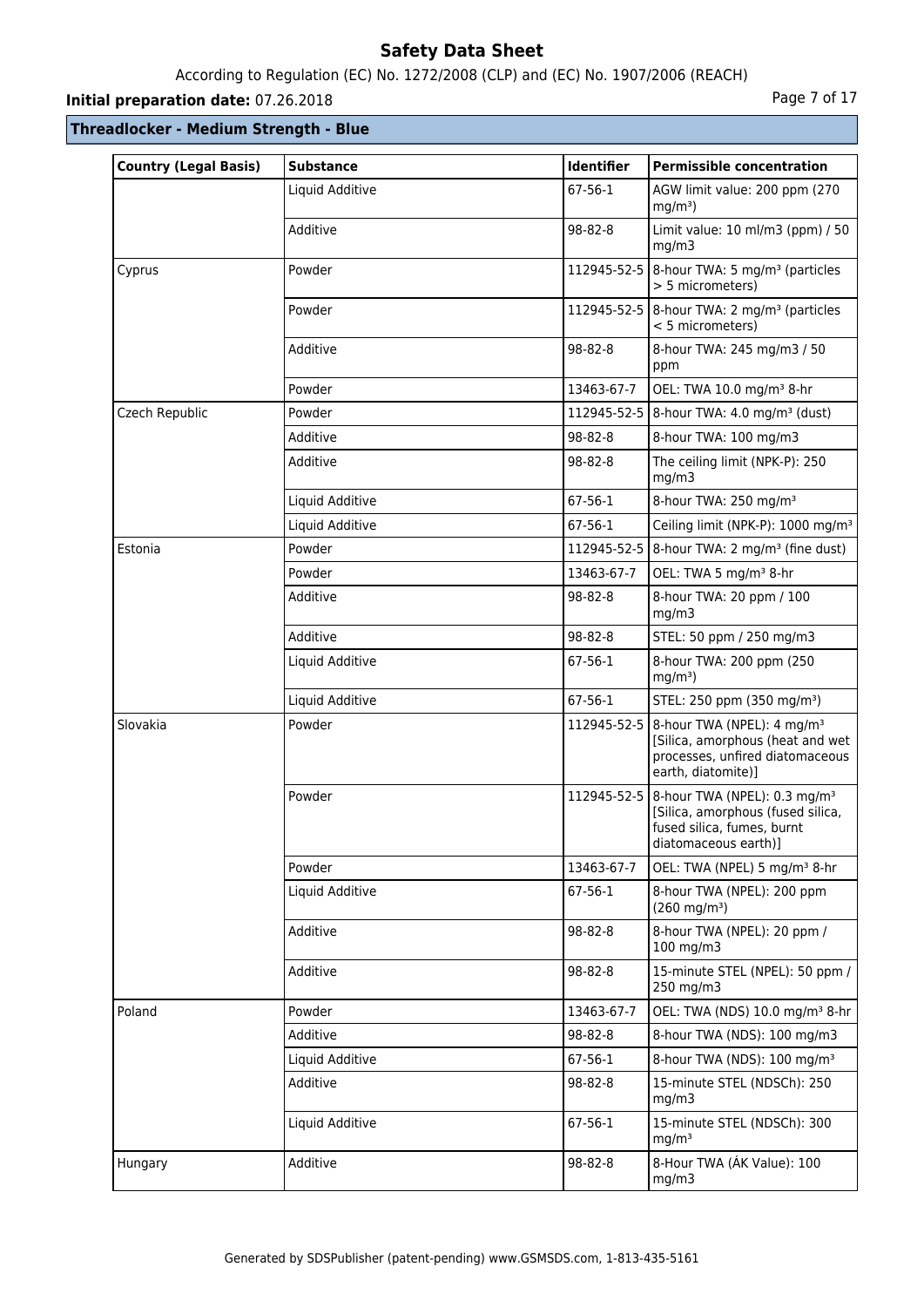## According to Regulation (EC) No. 1272/2008 (CLP) and (EC) No. 1907/2006 (REACH)

## **Initial preparation date:** 07.26.2018 **Page 8 of 17**

| <b>Country (Legal Basis)</b> | <b>Substance</b> | <b>Identifier</b> | <b>Permissible concentration</b>                                 |
|------------------------------|------------------|-------------------|------------------------------------------------------------------|
|                              | Additive         | 98-82-8           | The 60-Minute STEL (CK Value):<br>250 mg/m3                      |
|                              | Liquid Additive  | $67 - 56 - 1$     | 8-hour TWA (ÁK Value): 260<br>mg/m <sup>3</sup>                  |
| Romania                      | Powder           | 13463-67-7        | OEL: TWA 10.0 mg/m <sup>3</sup> 8-hr                             |
|                              | Powder           | 13463-67-7        | OEL: STEL 15 mg/m <sup>3</sup> 15-min                            |
|                              | Liquid Additive  | $67 - 56 - 1$     | 8-hour TWA: 260 mg/m <sup>3</sup> (200<br>ppm)                   |
|                              | Additive         | 98-82-8           | 8-Hour TWA: 100 mg/m3 / 20<br>ppm                                |
|                              | Additive         | 98-82-8           | 15-minute STEL: 250 mg/m3 / 50<br>ppm                            |
| Slovenia                     | Powder           | 112945-52-5       | 8-hour TWA: 4 mg/m <sup>3</sup> (inhalable<br>fraction)          |
|                              | Liquid Additive  | 67-56-1           | 8-hour TWA: 260 mg/m <sup>3</sup> (200<br>ppm)                   |
|                              | Additive         | 98-82-8           | 8-hour TWA: 100 mg/m3 / 20<br>ppm.                               |
| Finland                      | Powder           |                   | 112945-52-5   8-hour limit: 5 mg/m <sup>3</sup>                  |
|                              | Powder           | 13463-67-7        | OEL: TWA 10.0 mg/m <sup>3</sup> 8-hr                             |
|                              | Liquid Additive  | 67-56-1           | 8-hour limit: 200 ppm (270<br>$mg/m3$ )                          |
|                              | Liquid Additive  | 67-56-1           | 15-minute limit: 250 ppm (330<br>$mg/m3$ )                       |
|                              | Additive         | 98-82-8           | 8-hour limit: 20 ppm / 100<br>mg/m3                              |
|                              | Additive         | 98-82-8           | 15-minute limit: 50 ppm / 250<br>mg/m3                           |
| Austria                      | Powder           | 13463-67-7        | OEL: TWA 5 mg/m <sup>3</sup>                                     |
|                              | Powder           | 13463-67-7        | OEL: STEL 10 mg/m <sup>3</sup>                                   |
| Belgium                      | Powder           | 13463-67-7        | OEL: TWA 10.0 mg/m <sup>3</sup> 8-hr                             |
|                              | Liquid Additive  | 67-56-1           | 8-hour TWA: 200 ppm (266<br>$mg/m3$ )                            |
|                              | Liquid Additive  | 67-56-1           | 15-minute STEL: 250 ppm (333<br>$mg/m3$ )                        |
|                              | Additive         | 98-82-8           | 8-hour TWA: 20 ppm / 100<br>mg/m3                                |
|                              | Additive         | 98-82-8           | 15-minute STEL: 50 ppm / 250<br>mg/m3                            |
| Malta                        | Additive         | 98-82-8           | TWA: 20 ppm                                                      |
|                              | Additive         | 98-82-8           | TWA: 100 mg/m3                                                   |
|                              | Additive         | 98-82-8           | STEL: 50 ppm                                                     |
|                              | Additive         | 98-82-8           | STEL: 250 mg/m3                                                  |
|                              | Liquid Additive  | 67-56-1           | TWA: 200 ppm (260 mg/m <sup>3</sup> )                            |
| France                       | Powder           | 13463-67-7        | OEL: (VME) 10 mg/m <sup>3</sup>                                  |
|                              | Liquid Additive  | 67-56-1           | Time weighted average (VME):<br>200 ppm (260 mg/m <sup>3</sup> ) |
|                              | Liquid Additive  | 67-56-1           | Short term exposure limit: 1000<br>ppm (1300 mg/m <sup>3</sup> ) |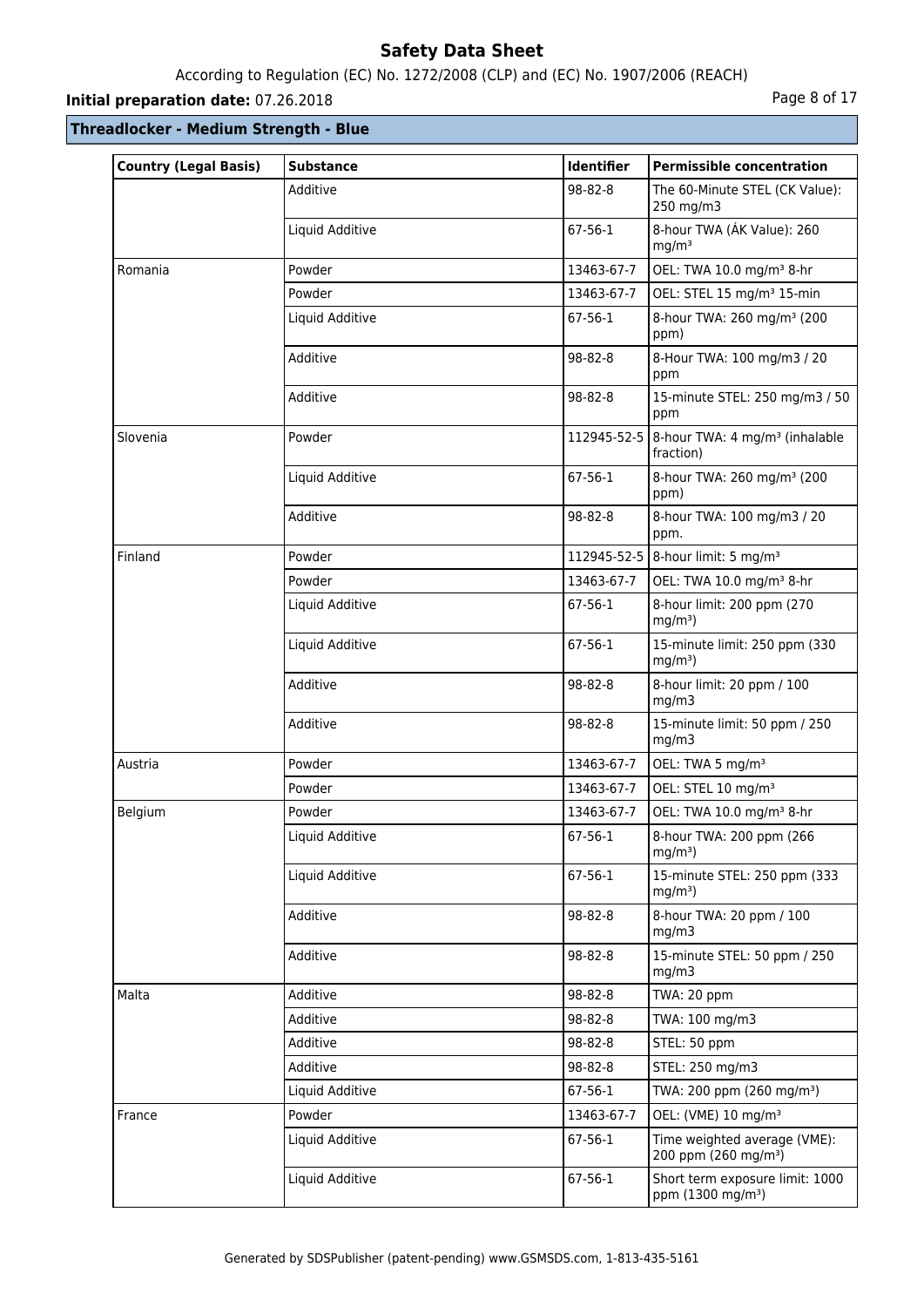## According to Regulation (EC) No. 1272/2008 (CLP) and (EC) No. 1907/2006 (REACH)

## **Initial preparation date:** 07.26.2018 **Page 9 of 17**

| <b>Country (Legal Basis)</b> | <b>Substance</b> | Identifier | <b>Permissible concentration</b>                                           |
|------------------------------|------------------|------------|----------------------------------------------------------------------------|
|                              | Additive         | 98-82-8    | Time weighted average (VME):<br>20 ppm / 100 mg/m3                         |
|                              | Additive         | 98-82-8    | Short term exposure limit: 50<br>ppm / 250 mg/m3                           |
| Greece                       | Powder           | 13463-67-7 | OEL: TWA 10.0 mg/m <sup>3</sup> (Inhalable)<br>8-hr                        |
|                              | Powder           | 13463-67-7 | OEL: TWA 5.0 mg/m <sup>3</sup> (Respirable<br>dust) 8-hr                   |
|                              | Liquid Additive  | 67-56-1    | 8-hour TWA: 200 ppm (260<br>$mg/m3$ )                                      |
|                              | Liquid Additive  | 67-56-1    | 15-minute STEL: 250 ppm (325)<br>$mg/m3$ )                                 |
|                              | Additive         | 98-82-8    | 8-hour TWA: 50 ppm / 245<br>mg/m3                                          |
|                              | Additive         | 98-82-8    | 15-minute STEL: 75 ppm / 370<br>mq/m3                                      |
| Italy                        | Powder           | 13463-67-7 | OEL: TWA 10.0 mg/m <sup>3</sup> 8-hr                                       |
|                              | Liquid Additive  | 67-56-1    | 8-hour TWA: 200 ppm (260<br>$mg/m3$ )                                      |
|                              | Additive         | 98-82-8    | 8-hour TWA: 20 ppm / 100<br>mg/m3                                          |
|                              | Additive         | 98-82-8    | 15-min. STEL: 50 ppm / 250<br>mg/m3                                        |
| European Union               | Liquid Additive  | 67-56-1    | IOEL threshold limit: 260 mg/m <sup>3</sup><br>(200 ppm)                   |
|                              | Additive         | 98-82-8    | The threshold limit: 100 mg/m3 /<br>20 ppm                                 |
|                              | Additive         | 98-82-8    | The STEL: 250 mg/m3 / 50 ppm                                               |
| Portugal                     | Powder           | 13463-67-7 | OEL: TWA 10.0 mg/m <sup>3</sup> 8-hr                                       |
|                              | Liquid Additive  | 67-56-1    | Decree-Law No. 24/2012 8-hour<br>TWA: 200 ppm (260 mg/m <sup>3</sup> )     |
|                              | Liquid Additive  | 67-56-1    | NP 1796-2007 8-hour exposure<br>limit: 200 ppm                             |
|                              | Liquid Additive  | 67-56-1    | NP 1796-2007 Short-term<br>exposure limit: 250 ppm                         |
|                              | Additive         | 98-82-8    | 8-hour TWA: 20 ppm / 100<br>mg/m3                                          |
|                              | Additive         | 98-82-8    | 15-minute STEL: 50 ppm / 250<br>mg/m3                                      |
|                              | Additive         | 98-82-8    | 8-Hour exposure limit: 50 ppm                                              |
| Spain                        | Powder           | 13463-67-7 | OEL: (VLA_ED) 10.0 mg/m <sup>3</sup> 8-hr                                  |
|                              | Liquid Additive  | 67-56-1    | 8-hour daily exposure limit (VLA-<br>ED): 200 ppm (266 mg/m <sup>3</sup> ) |
|                              | Additive         | 98-82-8    | 8-hour daily exposure limit (VLA-<br>ED): 20 ppm / 100 mg/m3               |
|                              | Additive         | 98-82-8    | 15-minute STEL (VLA-EC): 50<br>ppm / 250 mg/m3                             |
| Sweden                       | Powder           | 13463-67-7 | OEL: (NGV) 5.0 (Total dust)<br>mg/m <sup>3</sup>                           |
|                              | Liquid Additive  | 67-56-1    | Level Limit Value (NGV): 200<br>ppm (250 mg/m <sup>3</sup> )               |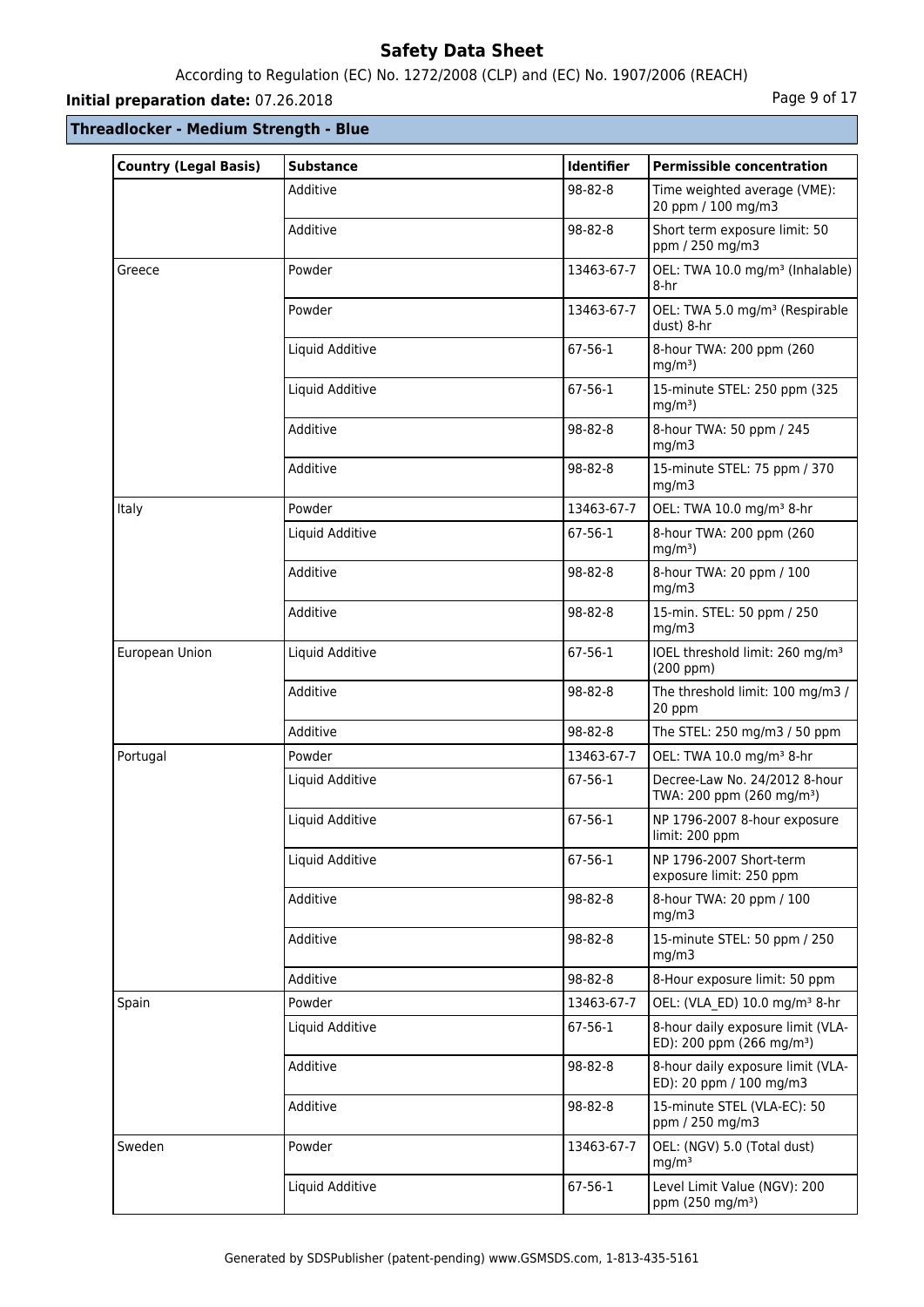## According to Regulation (EC) No. 1272/2008 (CLP) and (EC) No. 1907/2006 (REACH)

#### **Initial preparation date:** 07.26.2018 **Page 10 of 17** Page 10 of 17

## **Threadlocker - Medium Strength - Blue**

| <b>Country (Legal Basis)</b> | <b>Substance</b> | <b>Identifier</b> | <b>Permissible concentration</b>                                           |
|------------------------------|------------------|-------------------|----------------------------------------------------------------------------|
|                              | Liquid Additive  | 67-56-1           | Short Term Limit (KTV): 250 ppm<br>$(350 \text{ mg/m}^3)$                  |
|                              | Additive         | 98-82-8           | Level Limit Value (NGV): 25 ppm<br>/ 120 mg/m3                             |
|                              | Additive         | 98-82-8           | Ceiling Limit Value (TGV): 50<br>ppm / 250 mg/m3                           |
| Luxembourg                   | Liquid Additive  | 67-56-1           | TWA: 200 ppm (260 mg/m <sup>3</sup> )                                      |
|                              | Additive         | 98-82-8           | TWA: 20 ppm / 100 mg/m3                                                    |
|                              | Additive         | 98-82-8           | STEL: 50 ppm / 250 mg/m3                                                   |
| <b>Netherlands</b>           | Liquid Additive  | 67-56-1           | Binding 8-hour TWA: 133 mg/m <sup>3</sup>                                  |
|                              | Additive         | 98-82-8           | The binding 8-hour TWA: 100<br>mq/m3                                       |
|                              | Additive         | $98 - 82 - 8$     | The binding STEL is: 250 mg/m3<br>(Binding STEL time period is 15<br>min.) |

#### **Biological limit values:**

No biological exposure limits noted for the ingredient(s).

#### **Derived No Effect Level (DNEL):**

Not determined or not applicable.

#### **Predicted No Effect Concentration (PNEC):**

Not determined or not applicable.

### **Information on monitoring procedures:**

Monitoring of the concentration of substances in the breathing zone of workers or in the general workplace may be required to confirm compliance with an OEL and adequacy of exposure controls Biological monitoring may also be appropriate for some substances

## **8.2 Exposure controls**

## **Appropriate engineering controls:**

Emergency eye wash fountains and safety showers should be available in the immediate vicinity of use or handling.

Provide exhaust ventilation or other engineering controls to keep the airborne concentrations of vapor and mists below the applicable workplace exposure limits (Occupational Exposure Limits-OELs) indicated above.

#### **Personal protection equipment**

#### **Eye and face protection:**

Safety goggles or glasses, or appropriate eye protection.

### **Skin and body protection:**

Select glove material impermeable and resistant to the substance.

Wear appropriate clothing to prevent any possibility of skin contact.

## **Respiratory protection:**

If engineering controls do not maintain airborne concentrations below recommended exposure limits (where applicable) or to an acceptable level (in countries where exposure limits have not been established), an approved respirator must be worn.

#### **General hygienic measures:**

Avoid contact with skin, eyes and clothing.

Wash hands before breaks and at the end of work.

Wash contaminated clothing before reuse.

#### **Environmental exposure controls:**

Select controls based on a risk assessment of local conditions.

See section 6 for information on accidental release measures.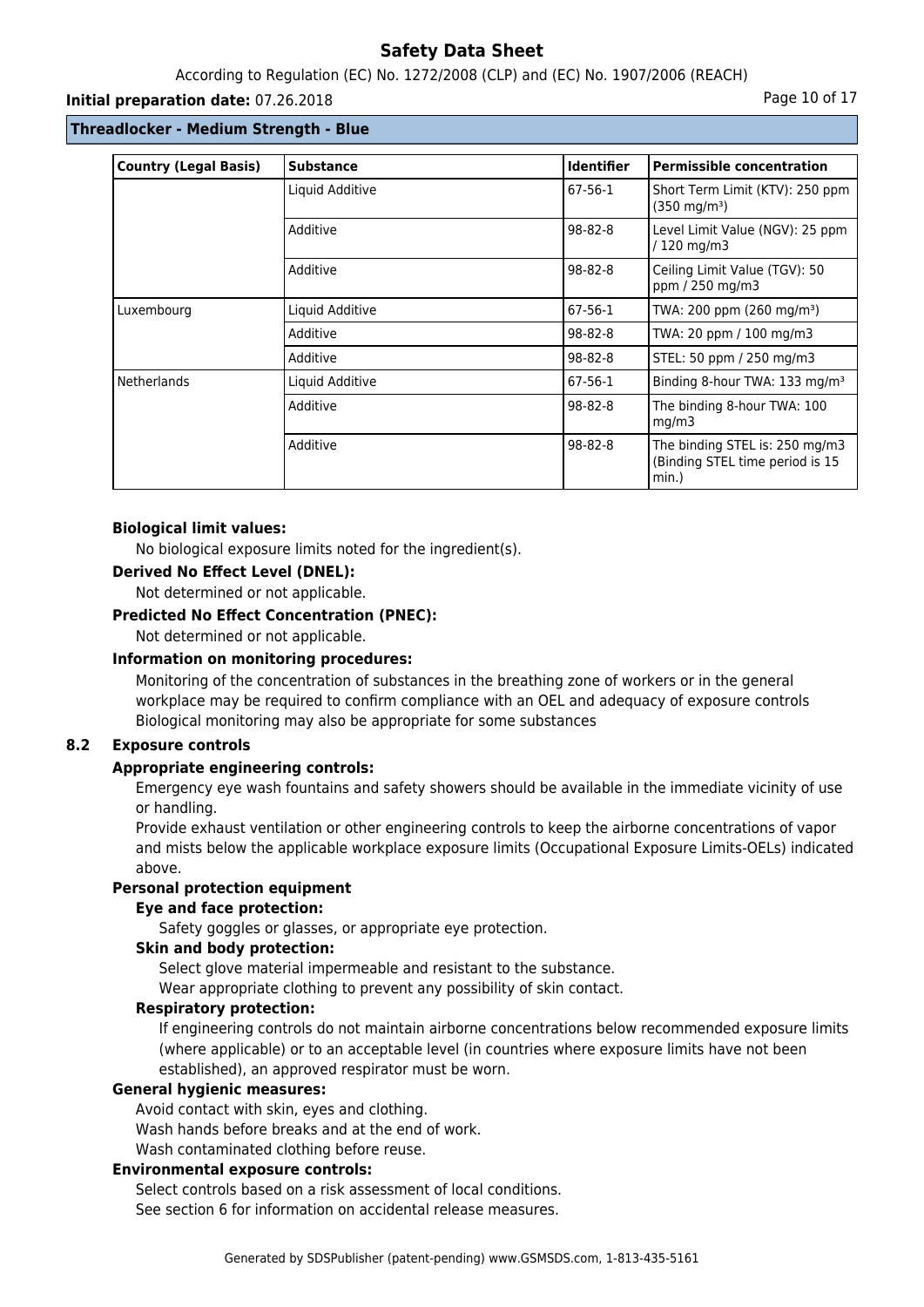According to Regulation (EC) No. 1272/2008 (CLP) and (EC) No. 1907/2006 (REACH)

#### **Initial preparation date:** 07.26.2018 **Page 11 of 17** Page 11 of 17

### **Threadlocker - Medium Strength - Blue**

### **SECTION 9: Physical and chemical properties**

#### **9.1 Information on basic physical and chemical properties**

| <b>Blue Liquid</b>               |
|----------------------------------|
| Not available                    |
|                                  |
| Not available                    |
| Not available                    |
| Not available                    |
| Not available                    |
| 100°C (212°F)                    |
| Not available                    |
| Not available                    |
| Not available                    |
| Not available                    |
| Not available                    |
| Not available                    |
| 1.1                              |
| Not available                    |
| Not determined or not available. |
| Not available                    |
| Not available                    |
| Not available                    |
| Not available                    |
| Not available                    |
| Not available                    |
| Not available                    |
|                                  |

#### **9.2 Other information**

## **SECTION 10: Stability and reactivity**

#### **10.1 Reactivity:**

Does not react under normal conditions of use and storage.

## **10.2 Chemical stability:**

Stable under normal conditions of use and storage.

#### **10.3 Possibility of hazardous reactions:**

None under normal conditions of use and storage.

## **10.4 Conditions to avoid:**

None known.

#### **10.5 Incompatible materials:**

None known.

# **10.6 Hazardous decomposition products:**

None known.

## **SECTION 11: Toxicological information**

#### **11.1 Information on toxicological effects Acute toxicity**

**Assessment:** Based on available data, the classification criteria are not met.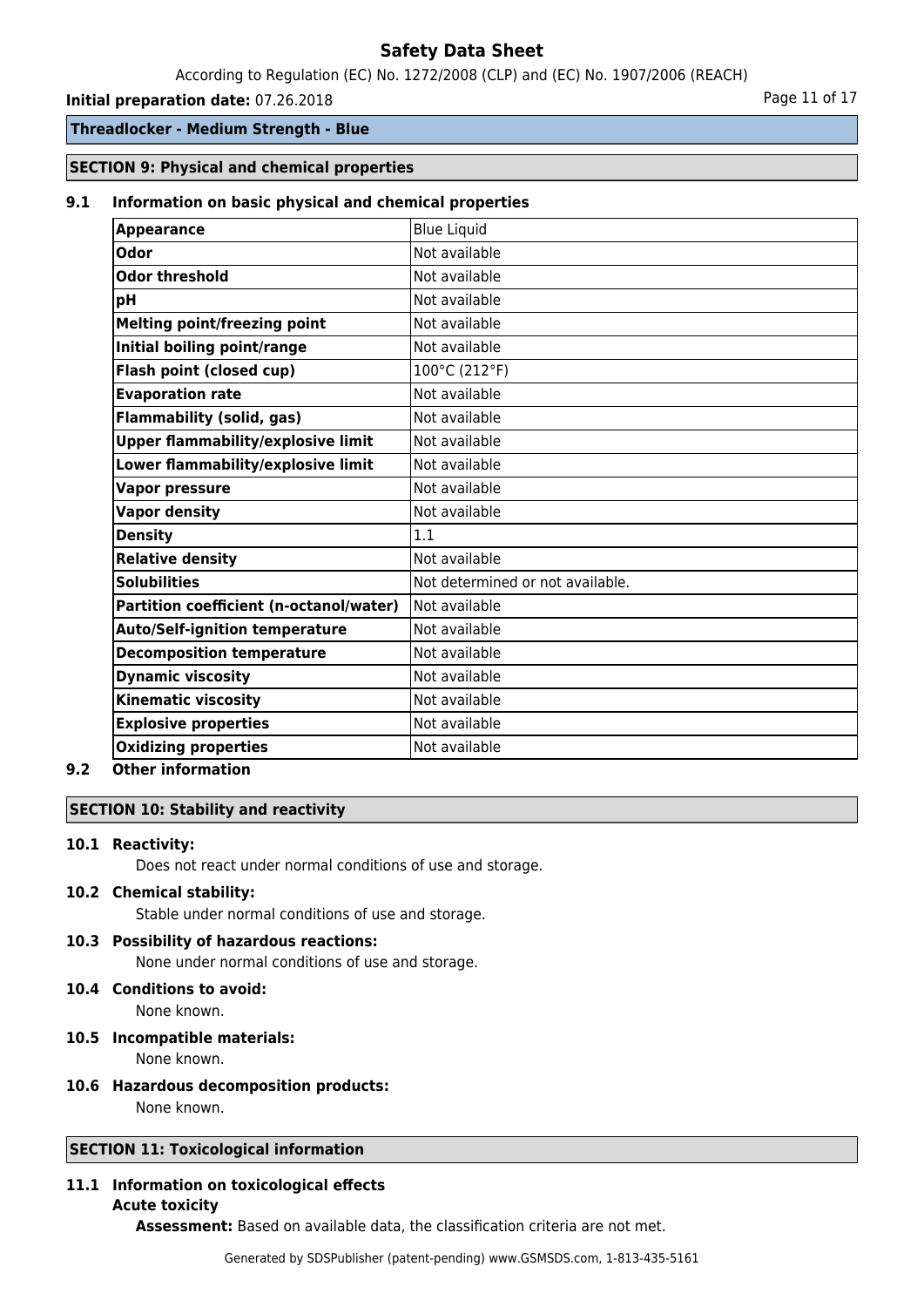According to Regulation (EC) No. 1272/2008 (CLP) and (EC) No. 1907/2006 (REACH)

## **Initial preparation date:** 07.26.2018 **Page 12 of 17** Page 12 of 17

## **Threadlocker - Medium Strength - Blue**

## **Product data:** No data available.

## **Substance data:**

| Name            | Route             | Result                          |
|-----------------|-------------------|---------------------------------|
| lAdditive       | linhalation       | LC50 - Mouse: 200 ppm (4 hours) |
|                 | loral             | LD50 - Rat: 382 mg/kg           |
|                 | dermal            | LD50 - Rat: 500 mg/kg           |
| Liquid Additive | loral             | LD50 - Rat - 5630 mg/kg         |
|                 | dermal            | LD50 - Rabbit - 15800 mg/kg     |
|                 | <i>inhalation</i> | LC50 - Rat - 83.9 mg/l - 4h     |

#### **Skin corrosion/irritation**

**Assessment:** Causes skin irritation

**Product data:**

#### No data available.

#### **Substance data:**

| <b>Name</b>     | <b>Result</b>                            |  |
|-----------------|------------------------------------------|--|
| Liquid          | Rabbit: Mild skin irritation 24h         |  |
| <b>Additive</b> | Causes severe skin burns and eye damage. |  |
|                 | Causes skin irritation                   |  |
| Resin           | Causes skin irritation.                  |  |
| Powder          | Irritating to the skin.                  |  |

## **Serious eye damage/irritation**

**Assessment:** Based on available data, the classification criteria are not met.

## **Product data:**

No data available.

#### **Substance data:**

| <b>Name</b>     | <b>Result</b>                      |
|-----------------|------------------------------------|
| Liquid          | Rabbit: Mild eye irritation - 24hr |
| <i>Additive</i> | Causes serious eye irritation      |
| Powder          | Irritating effect on the eyes.     |

#### **Respiratory or skin sensitization**

**Assessment:** Based on available data, the classification criteria are not met.

#### **Product data:**

No data available.

**Substance data:** No data available.

#### **Carcinogenicity**

**Assessment:** Based on available data, the classification criteria are not met.

#### **Product data:** No data available.

## **Substance data:**

| $\blacksquare$ Name | <b>Species</b> | Result                                                                   |
|---------------------|----------------|--------------------------------------------------------------------------|
| Powder              |                | Not applicable. Airborne, unbound particles of respirable size are known |
|                     |                | Ito cause cancer.                                                        |

## **International Agency for Research on Cancer (IARC):**

| <b>Name</b> | <b>Classification</b>                      |
|-------------|--------------------------------------------|
| Additive    | Group 2B - Possibly carcinogenic to humans |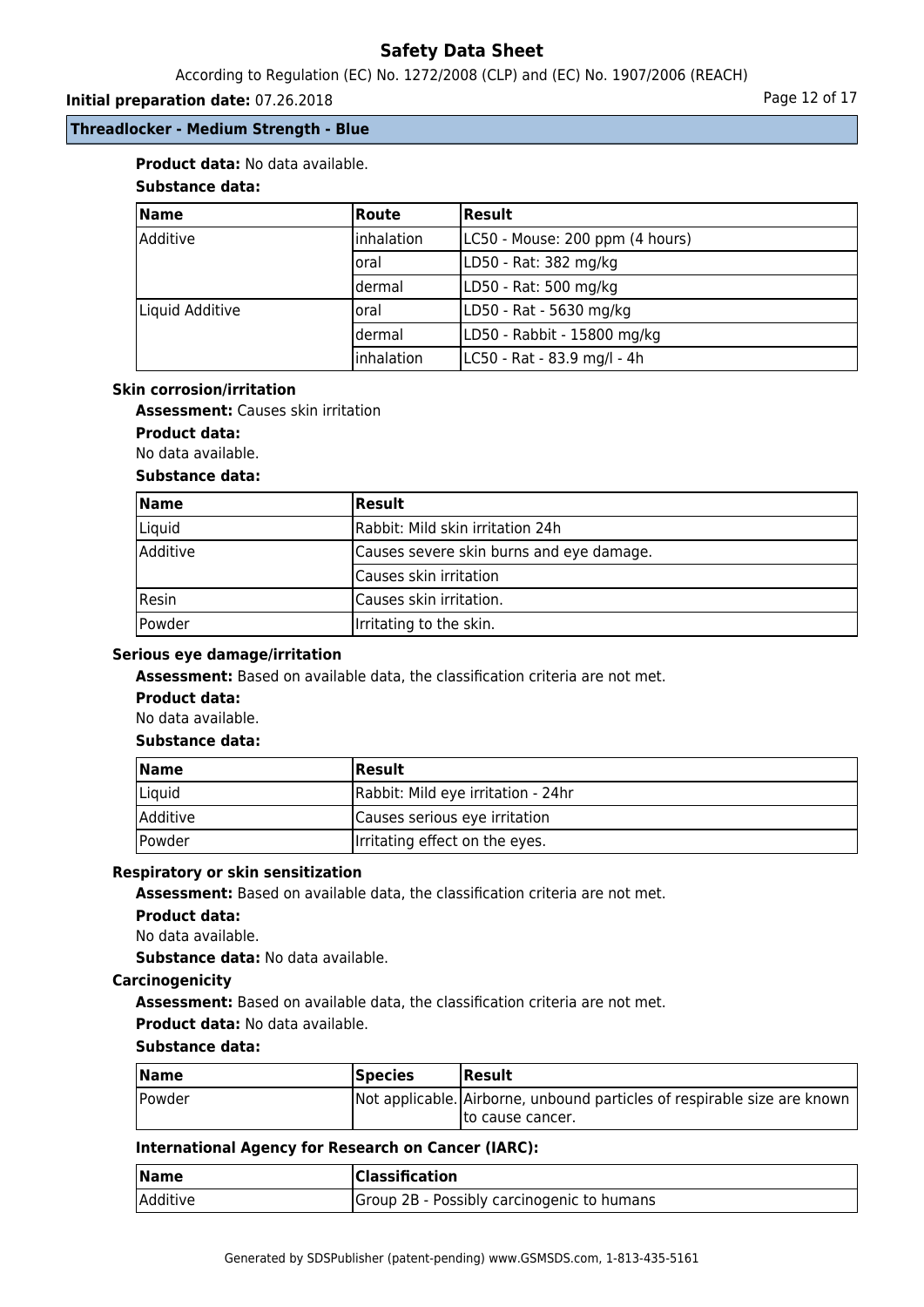According to Regulation (EC) No. 1272/2008 (CLP) and (EC) No. 1907/2006 (REACH)

## **Initial preparation date:** 07.26.2018 **Page 13 of 17** Page 13 of 17

#### **Threadlocker - Medium Strength - Blue**

| Name           | <b>Classification</b>                                          |
|----------------|----------------------------------------------------------------|
| <b>IPowder</b> | lGroup 2B                                                      |
|                | Group 3 - Not classifiable as to its carcinogenicity to humans |

### **National Toxicology Program (NTP):** None of the ingredients are listed.

#### **Germ cell mutagenicity**

**Assessment:** Based on available data, the classification criteria are not met.

**Product data:** No data available.

**Substance data:** No data available.

#### **Reproductive Toxicity**

**Assessment:** Based on available data, the classification criteria are not met.

#### **Product data:**

No data available.

**Substance data:** No data available.

#### **Specific target organ toxicity (single exposure)**

**Assessment:** Based on available data, the classification criteria are not met.

#### **Product data:**

No data available.

## **Substance data:**

| Name            | <b>Result</b>                                                |
|-----------------|--------------------------------------------------------------|
| <i>Additive</i> | Component affects the respiratory system.                    |
| Resin           | May cause respiratory irritation                             |
| Liquid Additive | Causes damage to the optic nerve and central nervous system. |
| Powder          | Component affects the respiratory system.                    |

## **Specific target organ toxicity (repeated exposure)**

**Assessment:** May cause damage to organs through prolonged or repeated exposure

#### **Product data:**

No data available.

## **Substance data:**

| Name            | Result                                                             |
|-----------------|--------------------------------------------------------------------|
| <b>Additive</b> | May cause damage to organs through prolonged or repeated exposure. |
|                 | May cause damage to organs through prolonged or repeated exposure. |

## **Aspiration toxicity**

**Assessment:** Based on available data, the classification criteria are not met.

#### **Product data:**

No data available.

#### **Substance data:**

| $\vert$ Name | Result                                        |
|--------------|-----------------------------------------------|
| Additive     | May be fatal if swallowed and enters airways. |

#### **Information on likely routes of exposure:**

No data available.

## **Symptoms related to the physical, chemical and toxicological characteristics:**

No data available.

#### **Other information:**

No data available.

#### **SECTION 12: Ecological information**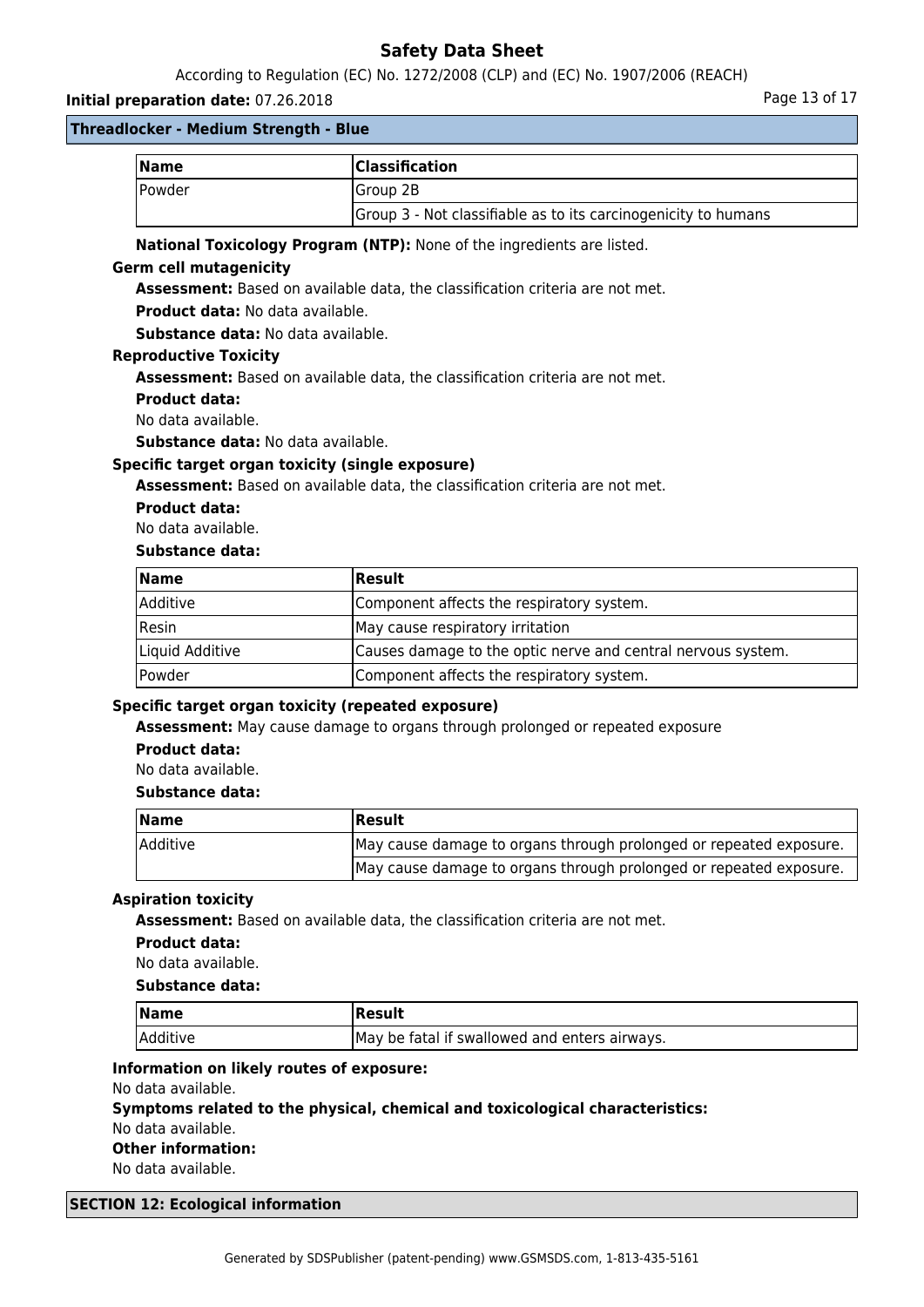According to Regulation (EC) No. 1272/2008 (CLP) and (EC) No. 1907/2006 (REACH)

**Initial preparation date:** 07.26.2018 **Page 14 of 17** Page 14 of 17

## **Threadlocker - Medium Strength - Blue**

## **12.1 Toxicity**

#### **Acute (short-term) toxicity**

**Assessment:** Based on available data, the classification criteria are not met. **Product data:** No data available.

### **Substance data:**

| <b>Name</b>     | <b>IResult</b>                                |  |
|-----------------|-----------------------------------------------|--|
| <i>Additive</i> | JEC50 - Daphnia magna - 1.4 mg/L - 24 h       |  |
|                 | LC50 - Pimephales promelas - 6.32 mg/L - 96 h |  |

#### **Chronic (long-term) toxicity**

**Product data:** No data available.

**Substance data:** No data available.

#### **12.2 Persistence and degradability**

**Product data:** No data available.

**Substance data:** No data available.

## **12.3 Bioaccumulative potential**

**Product data:** No data available.

**Substance data:** No data available.

#### **12.4 Mobility in soil**

**Product data:** No data available.

**Substance data:** No data available.

## **12.5 Results of PBT and vPvB assessment**

**PBT assessment:** This product does not contain any substances that are assessed to be a PBT. **vPvB assessment:** This product does not contain any substances that are assessed to be a vPvB.

## **12.6 Other adverse effects:** No data available.

## **SECTION 13: Disposal considerations**

## **13.1 Waste treatment methods**

#### **Relevant information:**

It is the responsibility of the waste generator to properly characterize all waste materials according to applicable regulatory entities

### **SECTION 14: Transport information**

## **International Carriage of Dangerous Goods by Road/Rail (ADR/RID)**

| UN number                           | Not regulated |
|-------------------------------------|---------------|
| UN proper shipping name             | Not regulated |
| UN transport hazard class(es)       | None          |
| Packing group                       | None          |
| <b>Environmental hazards</b>        | None          |
| <b>Special precautions for user</b> | None          |

#### **International Carriage of Dangerous Goods by Inland Waterways (ADN)**

| UN number                     | Not regulated |
|-------------------------------|---------------|
| UN proper shipping name       | Not regulated |
| UN transport hazard class(es) | <b>None</b>   |
| Packing group                 | l None        |
| <b>Environmental hazards</b>  | l None        |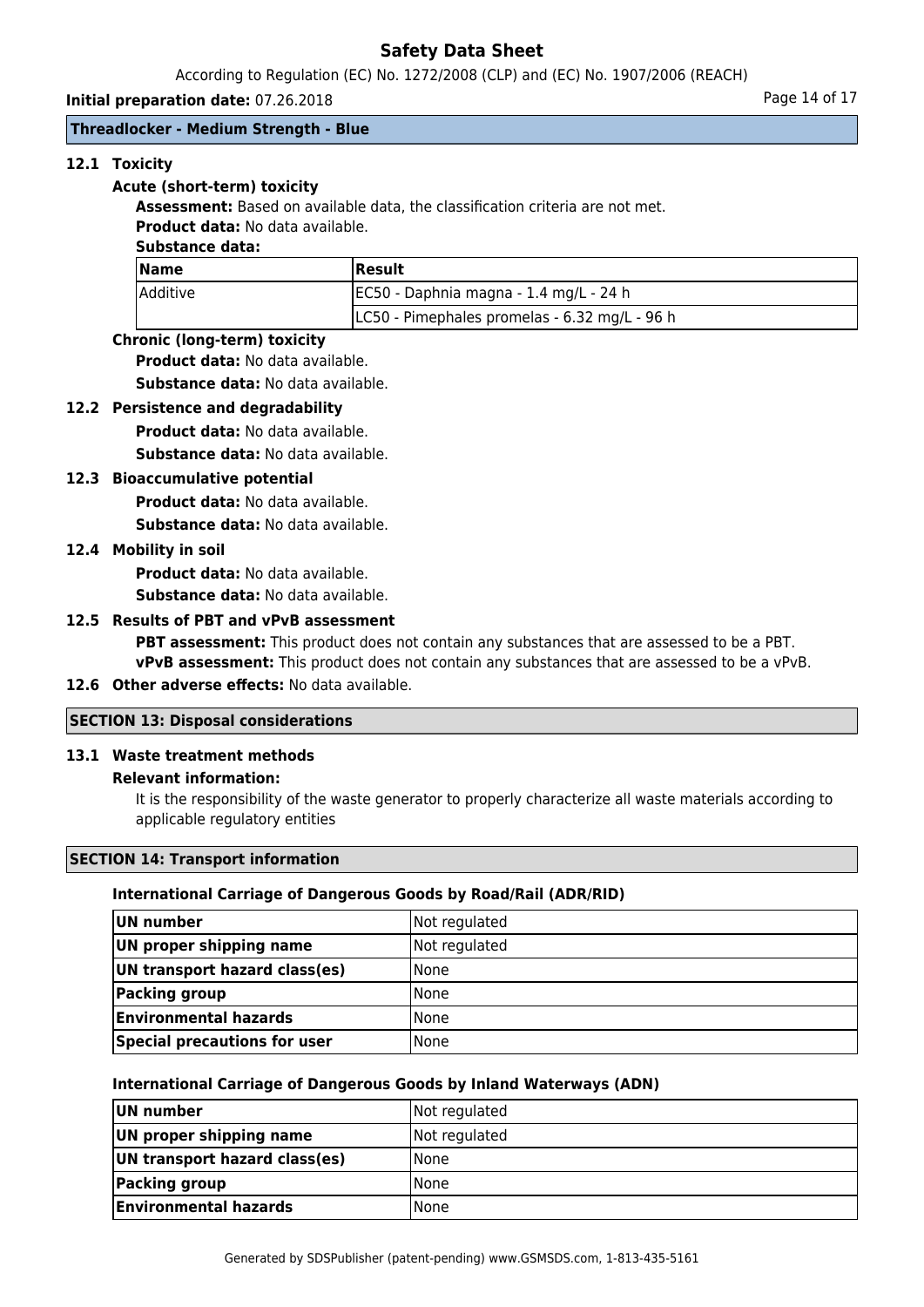According to Regulation (EC) No. 1272/2008 (CLP) and (EC) No. 1907/2006 (REACH)

**Initial preparation date:** 07.26.2018 **Page 15 of 17** Page 15 of 17

**Special precautions for user** None

## **International Maritime Dangerous Goods (IMDG)**

| UN number                     | Not Regulated |
|-------------------------------|---------------|
| UN proper shipping name       | Not Regulated |
| UN transport hazard class(es) | <b>None</b>   |
| Packing group                 | <b>None</b>   |
| <b>Environmental hazards</b>  | <b>None</b>   |
| Special precautions for user  | l None        |

## **International Air Transport Association Dangerous Goods Regulations (IATA-DGR)**

| UN number                     | Not Regulated |
|-------------------------------|---------------|
| UN proper shipping name       | Not Regulated |
| UN transport hazard class(es) | None          |
| <b>Packing group</b>          | None          |
| <b>Environmental hazards</b>  | l None        |
| Special precautions for user  | l None        |

## **SECTION 15: Regulatory information**

## **15.1 Safety, health and environmental regulations/legislation specific for the substance or mixture.**

## **European regulations**

## **Inventory listing (EINECS):**

| 25852-47-5  | Resin           | <b>Not</b><br>Listed |
|-------------|-----------------|----------------------|
| 67-56-1     | Liquid Additive | Listed               |
| 9004-96-0   | Liquid          | Not<br>Listed        |
| 81-07-2     | Additive        | Listed               |
| 80-15-9     | Additive        | Listed               |
| 98-82-8     | Additive        | Listed               |
| 57-55-6     | Liquid Additive | Not<br>Listed        |
| 80-62-6     | Resin           | Listed               |
| 609-72-3    | Additive        | Listed               |
| 613-48-9    | Additive        | Listed               |
| 13463-67-7  | Powder          | Listed               |
| 112945-52-5 | Powder          | Not<br>Listed        |

**REACH SVHC candidate list:** Not determined.

**REACH SVHC Authorizations:** Not determined.

## **REACH Restriction:**

| 67<br>---<br>ב-סכ-′ | .<br>Additive | .<br>.13 L C U |
|---------------------|---------------|----------------|
|---------------------|---------------|----------------|

**Water hazard class (WGK) (Product):** Not determined. **Water hazard class (WGK) (Substance):**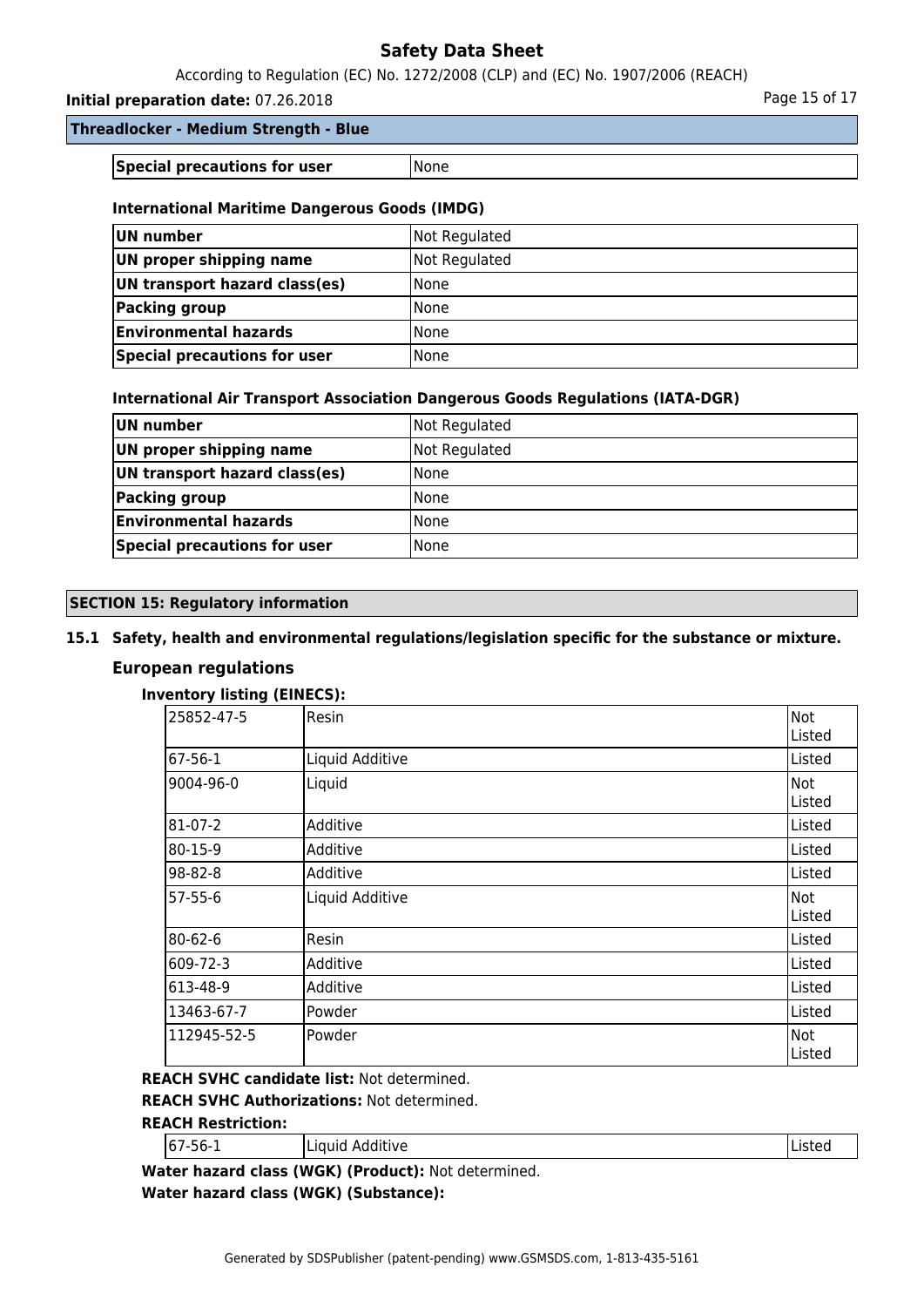According to Regulation (EC) No. 1272/2008 (CLP) and (EC) No. 1907/2006 (REACH)

## **Initial preparation date:** 07.26.2018 **Page 16 of 17 Page 16 of 17**

## **Threadlocker - Medium Strength - Blue**

| Ingredient Name | <b>CAS</b> | <b>Class</b>            |
|-----------------|------------|-------------------------|
| Resin           | 25852-47-5 | Class 1                 |
| Liquid          | l9004-96-0 | Class 1                 |
| Additive        | 81-07-2    | Class 2                 |
| Additive        | l80-15-9   | Class 2                 |
| Additive        | 609-72-3   | Class 1                 |
| Powder          | 13463-67-7 | Non-hazardous to water. |

#### **Other regulations**

Germany MAK: 8-hour TWA: 200 ppm (270 mg/m<sup>3</sup>), 8-hour TWA: 4 mg/m<sup>3</sup> (inhalable fraction)

#### **15.2 Chemical Safety Assessment**

No Chemical Safety Assessment has been carried out for this substance/mixture by the supplier.

## **SECTION 16: Other information**

## **Indication of changes:**

Not applicable.

#### **Abbreviations and Acronyms:** None

#### **Classification procedure:**

| Classification according to Regulation (EC) No. 1272/2008 (CLP) | Method Used        |
|-----------------------------------------------------------------|--------------------|
| Skin irritation, category 2                                     | Calculation method |
| Specific target organ toxicity - repeated exposure, category 2  | Calculation method |
| Chronic aquatic hazard, category 3                              | Calculation method |

#### **Summary of classification in section 3:**

| Asp. Tox. 1; H304       | Aspiration hazard, category 1                                                        |
|-------------------------|--------------------------------------------------------------------------------------|
| Stot SE 3; H335         | Specific target organ toxicity - single exposure, category 3, respiratory irritation |
| Flam. Lig. 3; H226      | Flammable liquids, category 3                                                        |
| Aquatic Chronic 2; H411 | Chronic aquatic hazard, category 2                                                   |
| Skin Sens. 1; H317      | Skin sensitization, category 1                                                       |
| Skin Irrit. 2 ; H315    | Skin irritation, category 2                                                          |
| Flam. Liq. 2; H225      | Flammable liquids, category 2                                                        |
| Stot SE 1; H370         | Specific target organ toxicity - single exposure, category 1                         |
| Acute Tox. 3; H331      | Acute toxicity (inhalation), category 3                                              |
| Acute Tox. 3; H311      | Acute toxicity (dermal), category 3                                                  |
| Acute Tox. 3; H301      | Acute toxicity (oral), category 3                                                    |
| Eye Irrit. 2; H319      | Eve irritation, category 2A                                                          |

#### **Summary of hazard statements in section 3:**

| H304 | May be fatal if swallowed and enters airways    |
|------|-------------------------------------------------|
| H335 | May cause respiratory irritation                |
| H226 | Flammable liquid and vapour                     |
| H411 | Toxic to aquatic life with long lasting effects |
| H317 | May cause an allergic skin reaction             |
| H315 | Causes skin irritation                          |
| H225 | Highly flammable liquid and vapour              |
| H370 | Causes damage to organs                         |
| H331 | Toxic if inhaled                                |
| H311 | Toxic in contact with skin                      |
| H301 | Toxic if swallowed                              |
| H319 | Causes serious eye irritation                   |